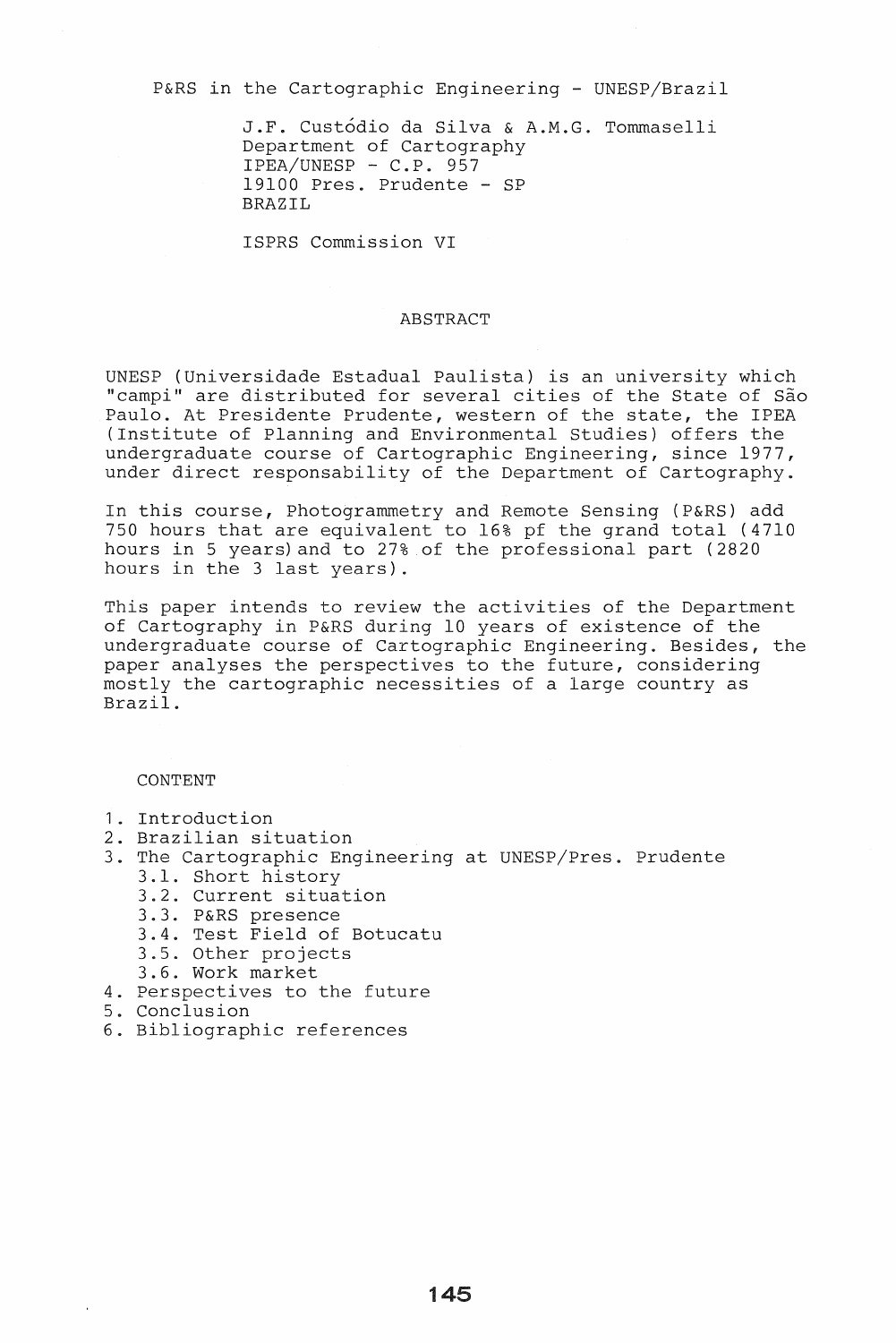# 1. INTRODUCTION

In 1987 the Cartographic Engineering Course (CECart) of UNESP {Universidade Estadual Paulista}, campus of Presidente Prudente-SP, has completed ten years of activities. There was not a significant celebration, but these ten years of work could not go unnoticed. The lived difficulties have caused an experience that if it is reflected properly it will contribute to choose a course to future.

The reading of working group reports of Commission VI reveals the effort made by the international photogrammetric community in order to survey and to know the educational reality of many countries. The sense of this paper is to contribute but modestly to this knowledgement, presenting and discussing the lived experience by Department of Cartography (DCart) at administration of CECart, considering the national and international frame.

#### 2. BRAZILIAN SITUATION

Brazil is a large country with 8,511,965 km2 of area, that represents about 47% of South America. It is the fifth country of the world in extension. There are approximately 82% of the territory mapped at 1:250000 scale; it is estimated about 60% to the scales of 1:50000 and 1:100000 covering the South, Southeast and Northeast of Brazil. There are more than 4000 municipalities, the great number without topographic mapping or if it exists needy of revision.

There are about ten great airsurvey companies working mostly to federal, state or municipal government agencies. There are about 1200 cartographic engineers undergraduated in the last 25 years. Obviously not all of them working at P&RS. Beside them there are other types of engineers disputing in this specialized area. At first glance, it seems that P&RS exist in Brazil only at the last 25 years, but that is not true. It is said that one of the first engineering existing in the country was the cartographic one and the first surveys date to 1940. Really the care with surveying and mapping is old (CARVALHO  $|4|$ .

In the whole country there are only five courses of Cartographic Engineering which meaning is succesfully explained by FAGUNDES  $|6|$ . Every year circa of 150 students enroll themselves at universities in order to course Cartographic Engineering. In general, not more than the half of them get the graduation in five years, the minimum time required in practice to conclude the course. To continue the specialized education is possible at UFPr (Universidade Federal do Parana) that offers MSc and PhD degrees. The formation of technicians in the country is neglected, not only in P&RS, but also in almost all other areas. In this case, it functions the informal education (ANDRADE  $|2|$ ).

Nowadays, in Brazil, the quantity of PhD people in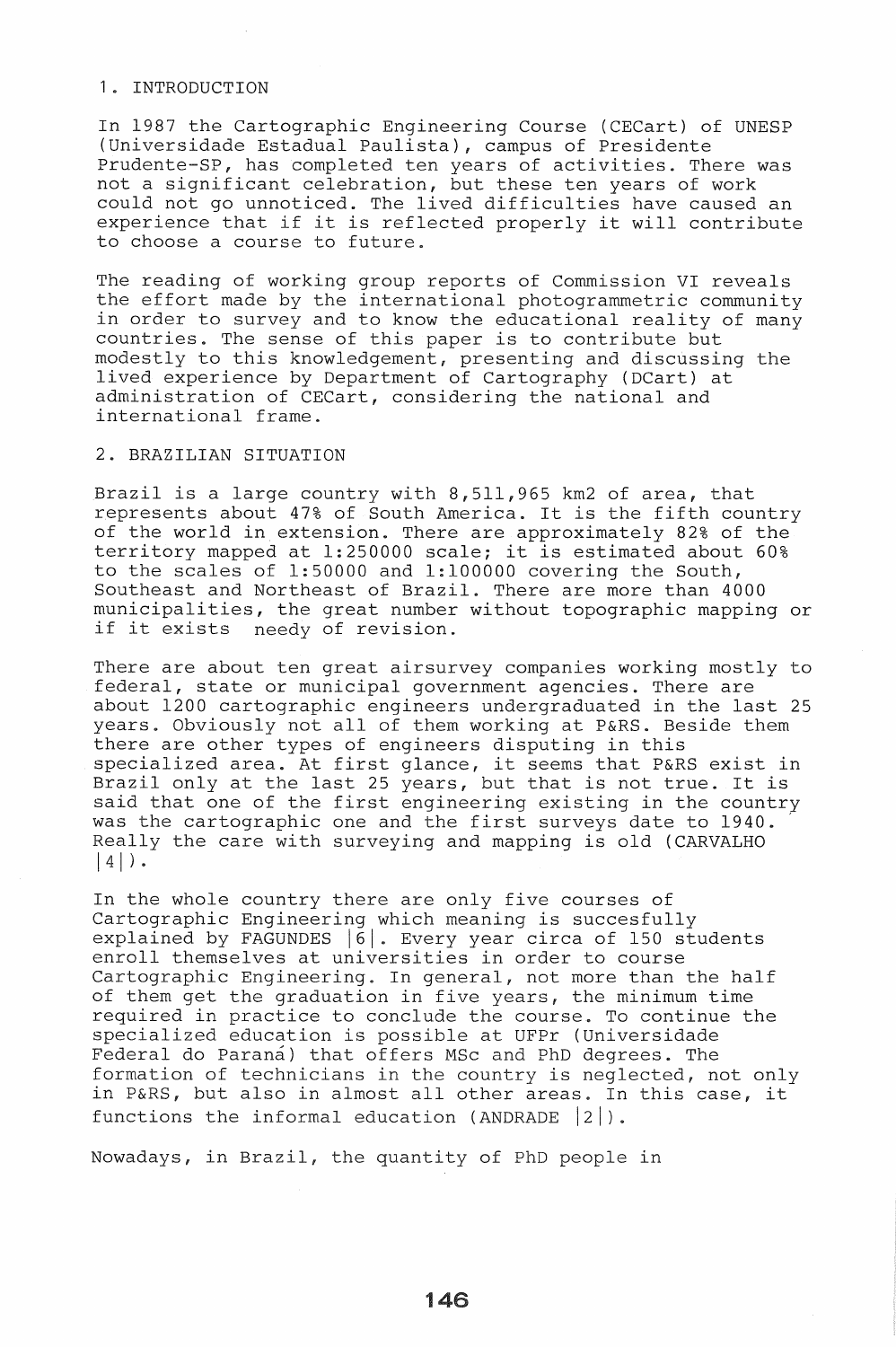Photogrammetry is not superior to ten. The MSc people maybe not reach fifty. In Remote Sensing the number is higher either PhD or MSc, the majority concentraded at INPE (Space Research Institute). The small number of graduated people in Photogrammetry (mainly of PhD) has probably been the major difficulty for its scientific and technological development in Brazil.

# 3. THE CARTOGRAPHIC ENGINEERING AT UNESP/PRES.PRUDENTE

IPEA of UNESP at Pres. Prudente-SP has planned the CECart to five years at minimum, as required by specific federal law. The roll of disciplines was split into five distinct groups of formation, namely: basic (years 1 and 2), general (2 and 3), general professional (2 and 3), specific professional (3, 4 and 5) and complementar professional (4 and 5), as showed by table 1. The Department of Mathematics is responsible for applied math; the Department of Planning acts in disciplines of human, planning and administration areas; the Department of Environmental Sciences attends the topics related to environmental and the DCart is responsible for professional disciplines, for management of specific projects, training supervision and for execution of Final Project.

## 3.1. Short history

The first phase of DCart existence, from 1977 to 1979, was distinguished by assistance to basic formation along with other departments. As the first classes went progressing in the CECart, the DCart has begun the engagement of qualified professionals to the specific disciplines. This period corresponds to the second phase of the course from 1980 to 1983. These professionals were required at the work market, due to their great professional experience, although without a formal graduation title like MSc or PhD. As it is already mentioned, these titles are rare in Brazil. It is convenient to mention that the formal title itself supplies the regimental requirements of UNESP; however, it is desired something greater: that graduated people are able to implement research branches at DCart, in order to produce new knowledgement, to assemble teachers and students around research projects, and to attend the community among other things.

#### 3.2. Current situation

From 1983 up to now it has established the third phase of this young department. In this period the investiment for human resources to form masters and doctors was enormous. At the present, DCart has 21 teachers being 3 PhD, 6 MSc and 12 Auxiliars. At a first look, in ten years it seems to be a good result. Sometimes, unhappily, the brazilian universities lose teachers of tried experience at a proportion bigger than the other countries because of wage and cultural questions. This is a challenge that society and government have to solve.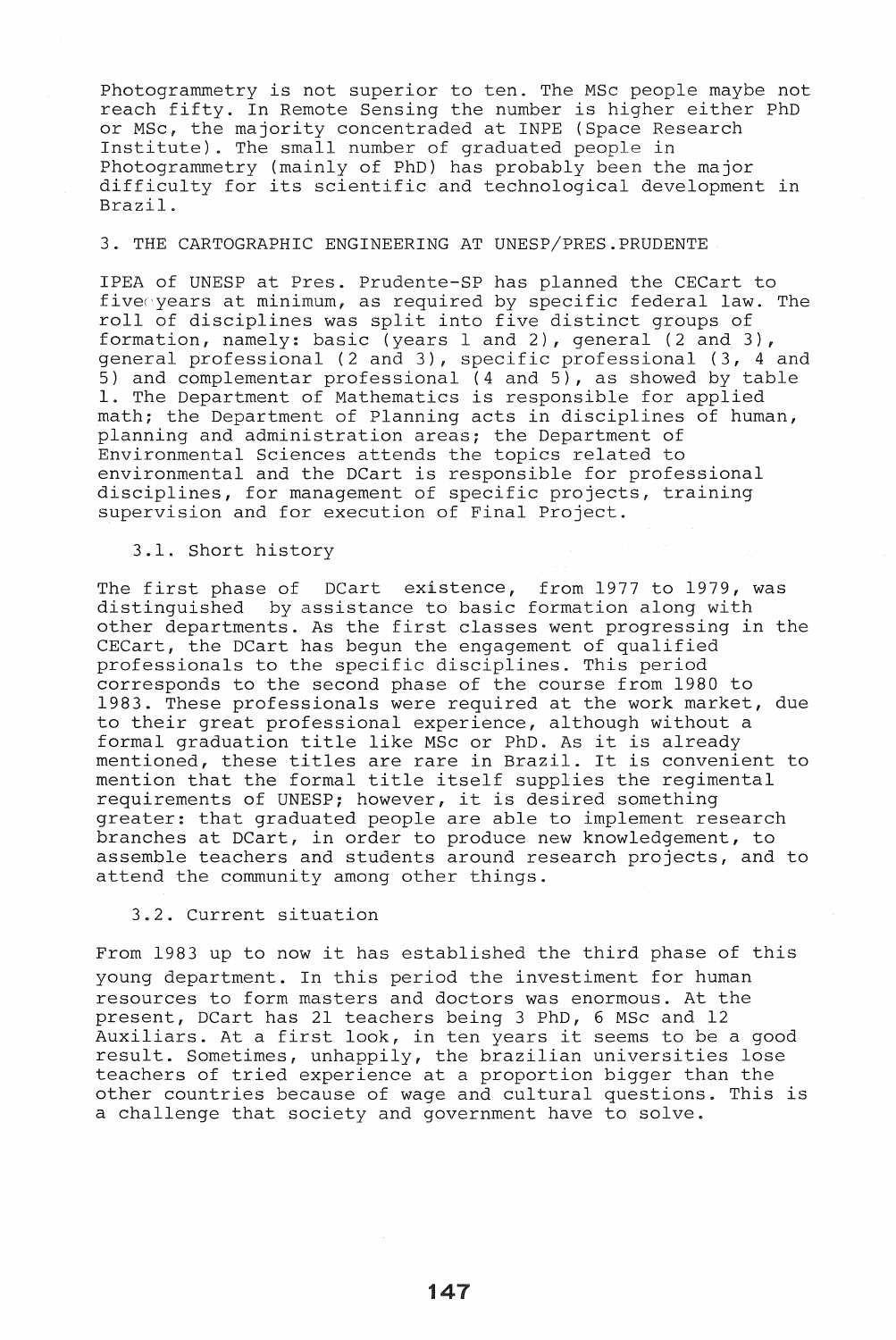| Table 1: Topics and its groups at CECart; grand total = 4710 h                                                                                                                                                                                                                                                                                                                                                                                                                                                                                       |                  |                                                                                                     |  |  |
|------------------------------------------------------------------------------------------------------------------------------------------------------------------------------------------------------------------------------------------------------------------------------------------------------------------------------------------------------------------------------------------------------------------------------------------------------------------------------------------------------------------------------------------------------|------------------|-----------------------------------------------------------------------------------------------------|--|--|
| Basic formation:<br>Differential and Integral Calculus I<br>Differential and Integral Calculus II<br>General and Experimental Physics I<br>General and Experimental Physics II<br>Probabilities and Statistics<br>and Descriptive Geometry<br>Design<br>Technique Design<br>Vectors and Analytic Geometry<br>Data Processing and Numeric Calculus<br>Ordinary Differential Equations<br>General and Experimental Chemistry<br>Linear Algebra<br>Materials Resistency<br>Mechanics<br>General and Experimental Eletricity<br>Transportation Phenomena | $total = 1410 h$ | 120<br>120<br>120<br>120<br>120<br>60<br>90<br>120<br>120<br>60<br>60<br>60<br>60<br>60<br>60<br>60 |  |  |
| General formation:<br>Laws<br>Economics<br>Administration<br>Soil and Vegetation<br>Fundaments of Fitogeography<br>Fundaments of Climatology                                                                                                                                                                                                                                                                                                                                                                                                         | $total =$        | 360 <sub>h</sub><br>60<br>60<br>60<br>60<br>60<br>60                                                |  |  |
| Professional general formation:<br>Topography<br>Geology<br>Geophysics<br>Geomorfology<br>Hidrology<br>Transportation<br>Basic Sanitation<br>Cartographic Materials                                                                                                                                                                                                                                                                                                                                                                                  | $total =$        | 690 h<br>150<br>90<br>60<br>60<br>60<br>120<br>60<br>90                                             |  |  |
| Specific professional formation<br>Geodesy<br>General Astronomy<br>Photogrammetry I - Basic<br>Photogrammetry II - Analog<br>Photogrammetry III - Analytic<br>Image Interpretation<br>Remote Sensing<br>Cartographic Representation<br>Special Topography                                                                                                                                                                                                                                                                                            | total = 1170 h   | 150<br>150<br>180<br>120<br>60<br>150<br>120<br>120<br>120                                          |  |  |
| Complementary professional formation: total = 960 h<br>Adjustment of Observations<br>Integrated Planning<br>Final Project<br>Supervisory Training                                                                                                                                                                                                                                                                                                                                                                                                    |                  | 120<br>60<br>210<br>570                                                                             |  |  |
| Specific Laws                                                                                                                                                                                                                                                                                                                                                                                                                                                                                                                                        | $total = 120 h$  |                                                                                                     |  |  |

 $\sim$   $\epsilon$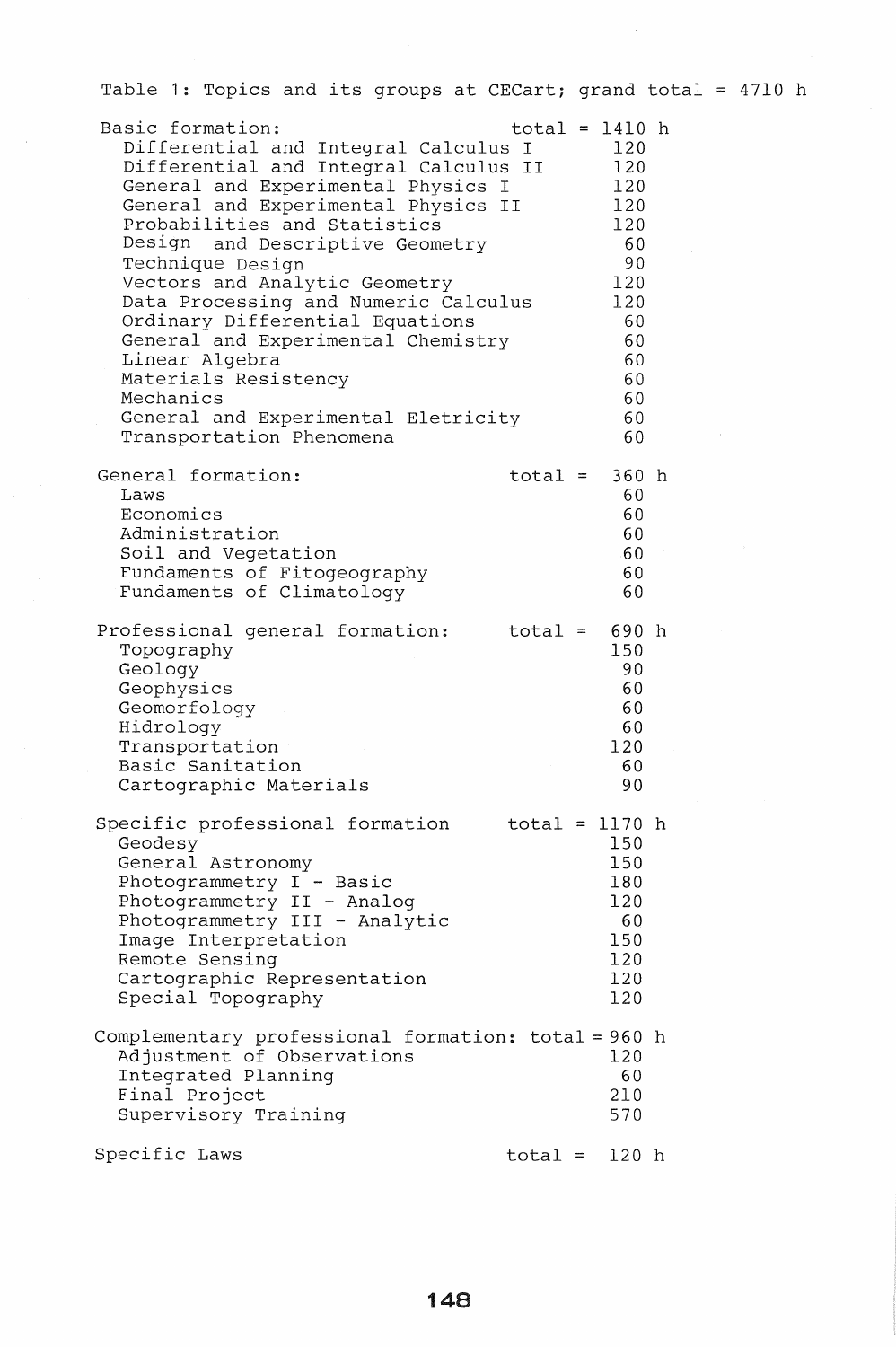#### 3.3. P&RS presence

Specifically, the area of P&RS at Dcart has 10 teachers bein 3 PhD, 4 MSc and 3 Auxiliars. The disciplines of the CeCart curriculum in P&RS under these teachers responsabilities are:

| Photogrammetry I - Basic              | semester 5 and 6     |                    | 180 <sub>h</sub> |
|---------------------------------------|----------------------|--------------------|------------------|
| Photogrammetry II - Analog            | n                    | $7 \t 8$           | 120              |
| Photogrammetry III - Analytic         | -99                  |                    | -60              |
| Image Interpretation                  | $\mathbf{H}$         | $5$ and $6$        | 150              |
| Remote Sensing                        | π                    | $7$ $\overline{8}$ | 120              |
| Aerophotogrammetry (Geography Course) |                      |                    |                  |
| Trailing                              | years $3, 4$ and $5$ |                    | 570              |
| Final Project                         | semester 10          |                    | 210              |

The trainings are rather realized by the students at private companies or state cartographic agencies. In the Final Project other disciplines participate too: Geodesy, Topography, Adjustment of Observations, Cartography and Astronomy.

The time burden of disciplines, training and final project referent to P&RS adds 750 hours, that is equivalent to approximately 16% of the grand total of 4710 hours in five years. Considering the professional part of the course (the last three years) the percentage is approximately 27% of 2820 hours.

Nowadays, IPEA disposes the following equipment to attend P&RS:

- Meteorological station
- Wefax station
- Stereometric cameras SMK 40 and SMK 120
- Phototheodolite Photheo 19/1318
- Stereoplotters: Santoni III, Wild A9 an B9, Topocart C,
- Stereometrograph G, Technocart D, and Multiplex
- Transmark B Point Transfer
- Stecometer C and Coordimeter G
- Stereotopo
- Precision coordinatograph
- Sketchmasters
- Mirror stereoscopes
- Interpretation stereoscopes equipment
- Microdensitometer
- Microcomputers EGO-PC (compatible with IBM/PC).

Besides this equipment there are theodolites, precision levels, EDM and acessories for Astronomy, Geodesy and Topography and light tables for Cartography.

3.4. Test field of Botucatu (TFB)

The TFB project is active since 1982. Currently it is the greatest project of DCart. Essencially it searches to establish the necessary infra-structure to support the researches of the department, as well as to complete the didatic activities for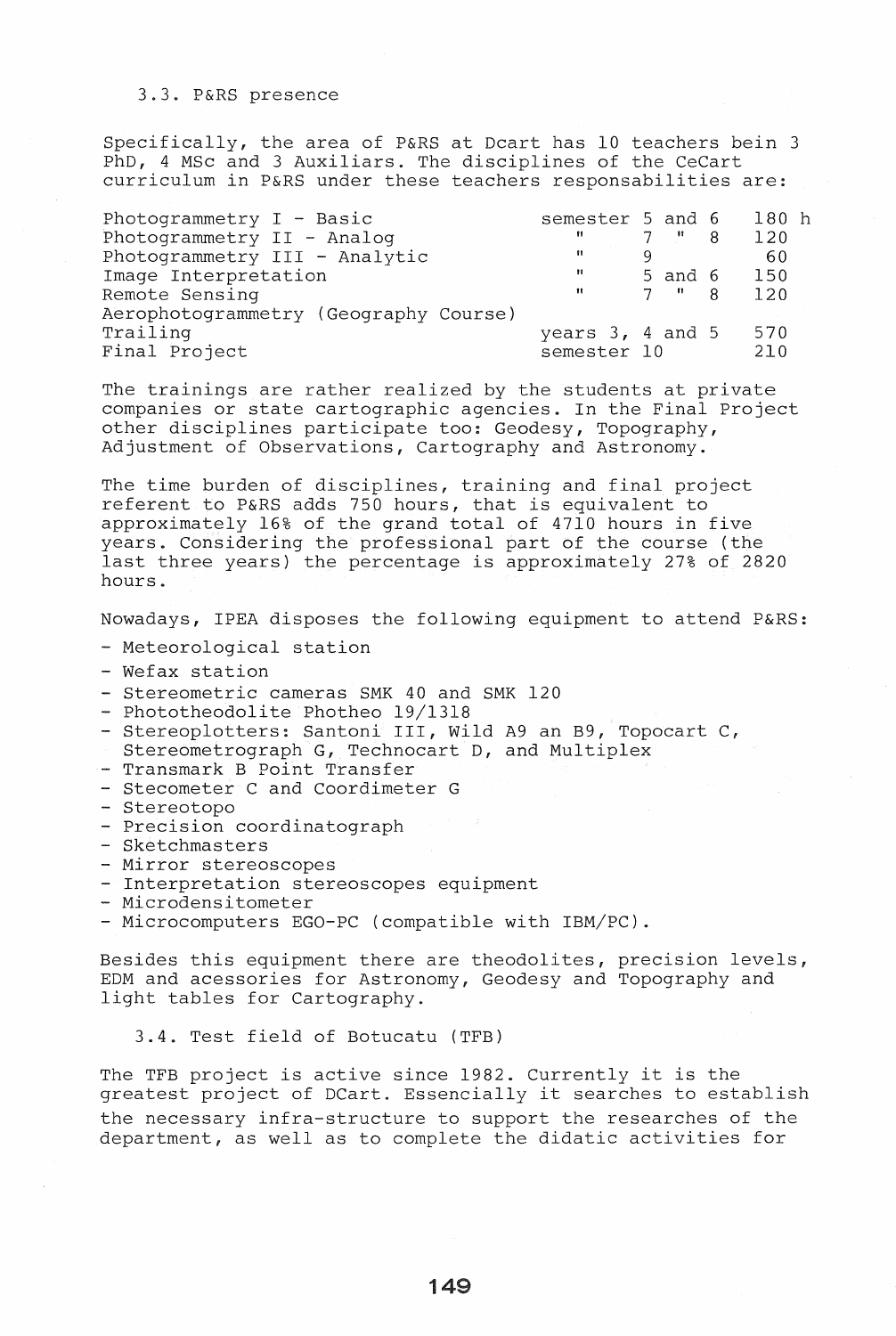students. It is split in two sub-projects: the first refers to realization of the test field for Photogrammetry and Geodesy in the campus of Botucatu, distant 380 km eastern from Presidente Prudente, that places great logistic troubles; the second refers to introduce the computacional laboratory in the campus which is not completely implanted yet. There are 10 microcomputers compatible with IBM/PC; it is expected the installation of a minicomputer to support projects with greater computacional burden.

The objectives of this project are: to provide ambiency to periodic checking of equipment (calibration) at actual working conditions; to execute practical activities for training the students; to estimulate the production of technical reports to assist the disciplines of P&RS among others.

To reach these objectives the test field was chosen in order to attend some requirements, namely: urban area vicinity, security, relief variation, perpetuity, vegetation diversity and insertion into UNESP system.

Given its didatic complementation characteristic the development of the TFB is not very fast. Each class of the last year (5th) of CECart performs a part of the project. So, until now the situation, is the following:

| 82 class - flight planning; geodetic triangulation and |
|--------------------------------------------------------|
| traverse; global recognition; monumentation;           |
| signalizing; photogrammetric flight (realized by       |
| FAB - Brazilian Air Force).                            |
|                                                        |

- 83 class planning and recognition for coordinate transportation from fundamental network; monumentation of high precision marks; high precision coordinate transportation; target perpetuity; precision geodetic traversing.
- 84 class survey of suplementary control points; signalizing; new photogrammetric flight (FAB again).
- 85 class survey of suplementary control points in a small area for stereoscopic plotting.
- 86 class high precision geometric levelling; continuity of suplementary control; precision geodetic traversing with IBGE (brazilian Institute of Geography and Statistics Foundation); Laplace's point (performed by IBGE).
- 87 class monumentation and survey of control points on a small area for camera calibration (72 points in 3km x 3km).

3.5. Other projects

- Survey of historical monuments of Pres.Prudente with

- Municipal Historical Museum Foundation of Pres. Prudente. - Test Field of Luziânia (Goiás) with INPE.
- Technical Cadastre of Humaitá (Amazonas) in Rondon Project.
- Survey of infesting of Santo Anastacio Reservoir with SABESP (Basic Sanitation of São Paulo State).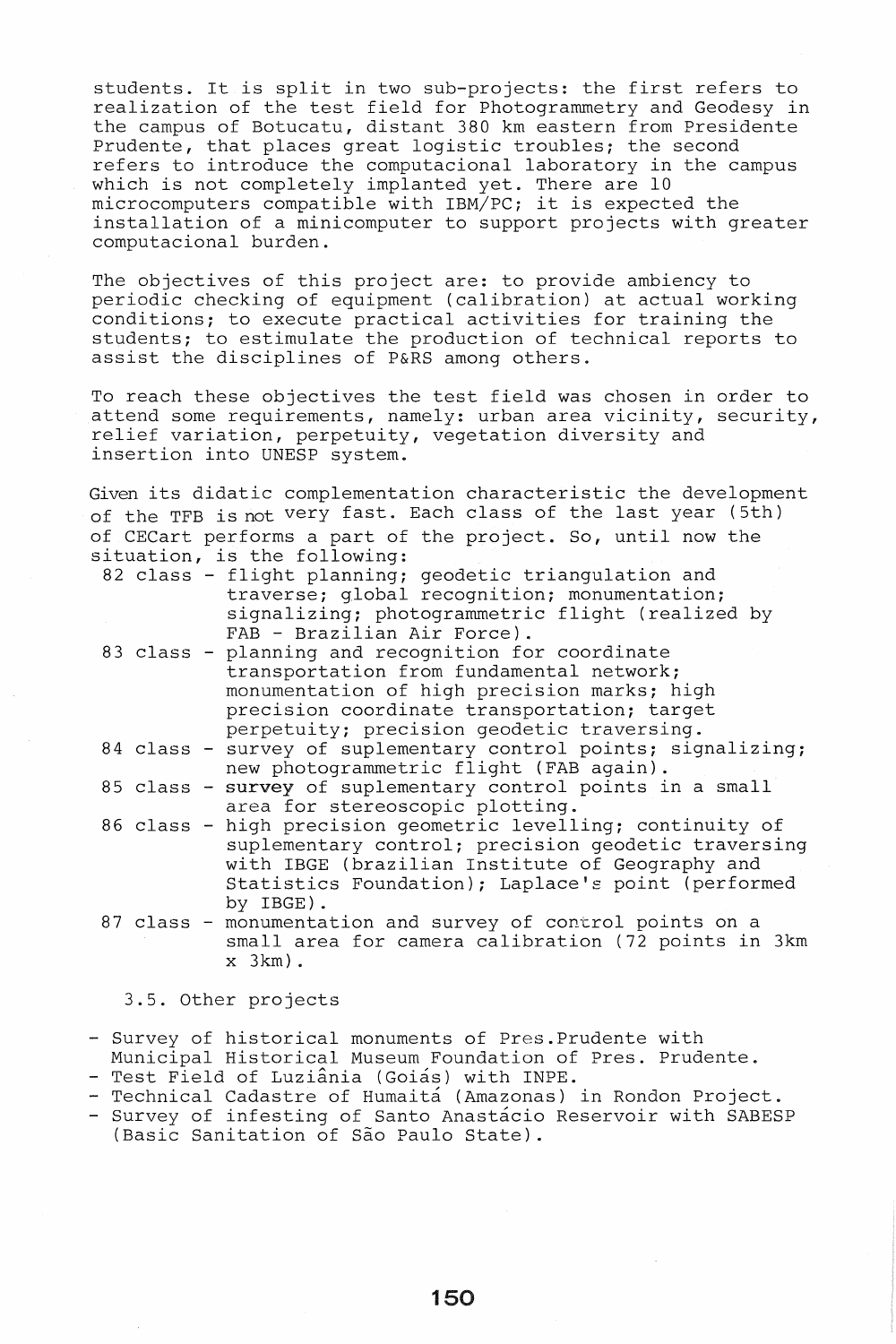These projects were developed by teachers of DCart and students of CECart.

## 3.6. Work Market

The table 2 shows the total number of professionals undergraduated by CECart and their situation in front of the work market. Consider that 30 is the number of new students each year. In July 1977, thirty began and thirteen finished in July 1982; in March 1978 other thirty new students enrolled and nineteen get finished and so on. Therefore, from 180 enrolled students until 1982, 113 had concluded the course that means 63%. Nowadays, 82 (circa of 73% of engineers) work in Cartographic Engineering.

It does not exist a survey of Cartographic Engineering work market by distinct areas. It is estimated that twenty to thirty undergraduated students are working in P&RS, some of them enrolled with graduate programs (MSc and PhD). It is also estimated that perhaps more of the half those work in Cartographic Engineering have contact with P&RS end-products.

|                | classes       |     |    |    |    |     |       |        |
|----------------|---------------|-----|----|----|----|-----|-------|--------|
|                | july          | dec |    |    |    |     |       |        |
| classification | 82            | 82  | 83 | 84 | 85 | 86  | total | ႙      |
| graduation     | 6             | 3   | 2  | 0  |    |     | 13    | 11.50  |
| independent    | $\mathcal{L}$ |     | 0  | 0  | 3  |     |       | 6.20   |
| qeneral        | 3             | 10  | 11 | 8  | 20 | 1 O | 62    | 54.87  |
| subtotal       |               | 14  | 13 | 8  | 24 | 12  | 82    | 72.57  |
| other areas    | っ             | ٦   | 8  | 7  | ર  | 3   | 26    | 23.01  |
| unemployed     | $0 -$         |     |    |    |    |     | 4     | 3.54   |
| not consulted  |               |     |    | O  |    |     |       | 0,88   |
| total          |               | 1 9 | 22 | 16 | 28 | 15  |       | 100.00 |

Table 2: work market for engineers undergraduated at Pres. Prudente

Original: Brazilian Association of Cartographic Engineers - Regional São Paulo - ABEC/SP.

# 4 . PERSPECTIVES TO THE FUTURE

Recently, UNESP has created the career of "researcher". A professional may be enrolled since he or she has an equivalent title of PhD. In this career research has preference but the researcher may also lecture and advise. This will certainly researencr may also receare and davise. This will cerearing the specific area of P&RS of DCart, unhappily, this cannot change the situation because of lack of PhD people in P&RS. A possible solution is to appeal for foreign researches.

It is expected a new era for DCart from current year because of greater research projets. Possibly, they will be developed with greater research projets. Possibly, they will be deverope<br>other important education and research instituitions. It believes that the educational aspect will be benefited with the creation of new conditions for participation of CECart students.